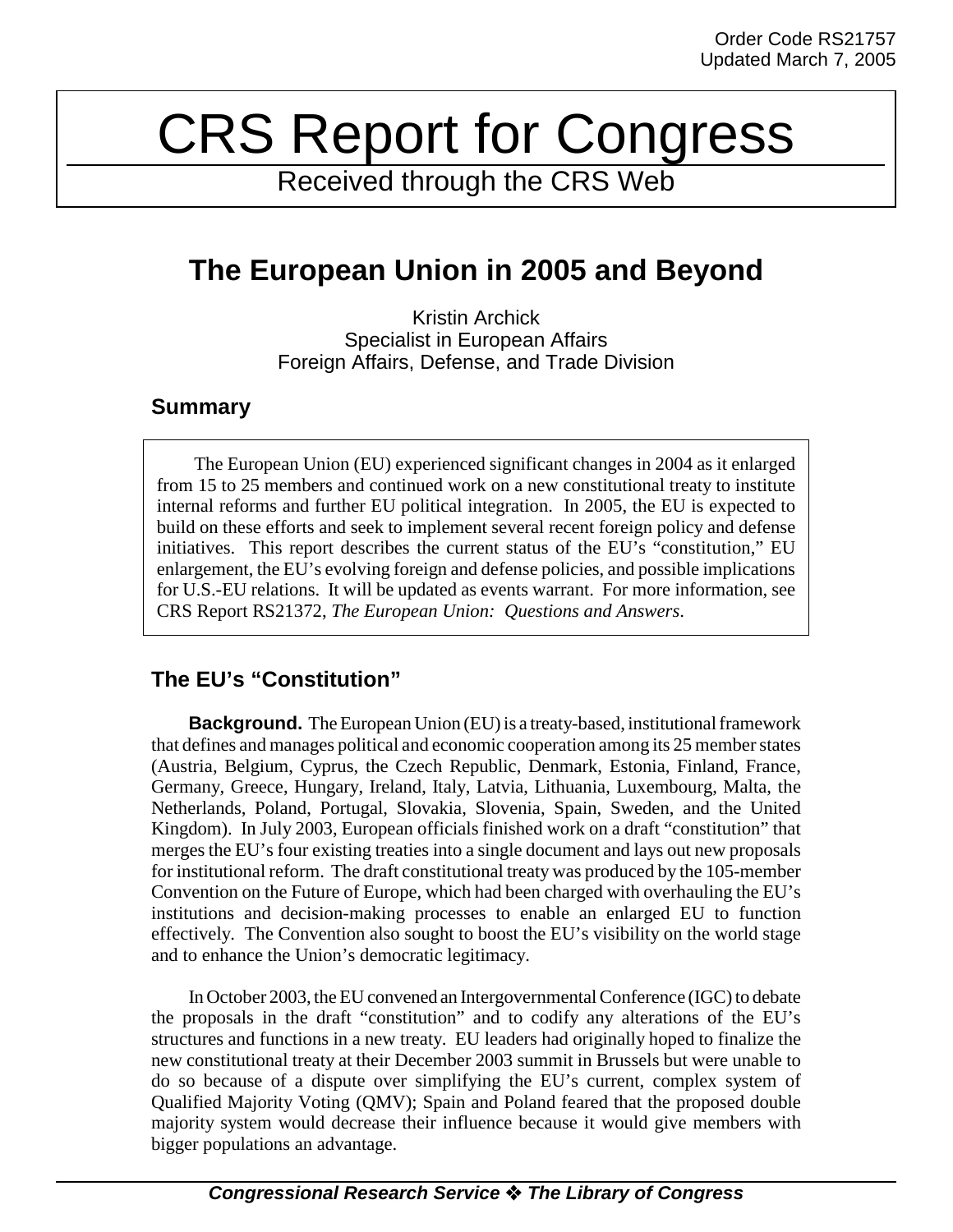**Current Status.** After a number of compromises, EU leaders succeeded in finalizing a new "constitution" of over 300 pages in June 2004; they officially signed it in October 2004. Major innovations and alterations to the EU's governing institutions include abolishing the EU's rotating presidency in favor of a single individual with longer tenure; creating a new EU foreign minister position that will combine the roles of the High Representative for the Common Foreign and Security Policy and the External Relations Commissioner; increasing the European Parliament's powers by extending its decision-making rights to additional policy areas; and decreasing the size of the Commission in 2014. As for decision-making, EU leaders agreed to revamp QMV; beginning in 2009, QMV decisions will require 55% of member states (compromising at least 15 of them) representing at least 65% of the EU's population. Spain and Poland insisted that a blocking minority must consist of at least four countries to prevent France, Germany, and the U.K. from blocking measures without input from other member states.

In the defense field, EU leaders approved a "mutual assistance clause" that has been likened to NATO's Article 5 defense guarantee; "structured cooperation" to permit a smaller group of members to cooperate more closely on military issues; and a European Armaments, Research, and Military Capabilities Agency to promote procurement harmonization and greater interoperability. The U.K. and other states, such as the Netherlands and Poland, had initially strongly opposed the French-German-backed proposals for the "mutual assistance clause" and "structured cooperation." They had worried that both could weaken NATO and the transatlantic link. The U.K. reportedly acquiesced on both of these provisions, however, after securing some revisions. The "mutual assistance clause" now includes stronger language reiterating that NATO remains the foundation of collective defense for those EU members that are also NATO allies. "Structured cooperation" activities have reportedly been refocused mostly on efforts to boost military capabilities rather than on conducting operations.

**Next Steps.** The new EU treaty must now be ratified by all member states. This process will likely take a year or more to complete; thus, the treaty would probably not take effect until 2006 at the earliest. Some members, including the U.K., France, Denmark, Ireland, and Poland will hold public referenda on the treaty's ratification. Voter rejection would cause further delays because parts of the treaty would probably have to be renegotiated. The difficulties in concluding the new treaty and potential ratification problems have sparked renewed discussion of a "two-speed" EU, in which a vanguard of member states would drive further integration.<sup>1</sup>

#### **EU Enlargement**

With the end of the Cold War, the European Union has sought to extend the political and economic benefits of membership to central and eastern Europe. Ten states — Cyprus, the Czech Republic, Estonia, Hungary, Latvia, Lithuania, Malta, Poland, Slovakia, and Slovenia — joined the EU on May 1, 2004. Publicly, most EU officials are enthusiastic about enlargement. They view it as solidifying a Europe "whole and free,"

<sup>&</sup>lt;sup>1</sup> Judy Dempsey, "Support for Two-Speed Europe Gathers Momentum," Financial Times, Dec. 15, 2003. For more information on the EU's constitutional treaty, see CRS Report RS21618, *The European Union's "Constitution."*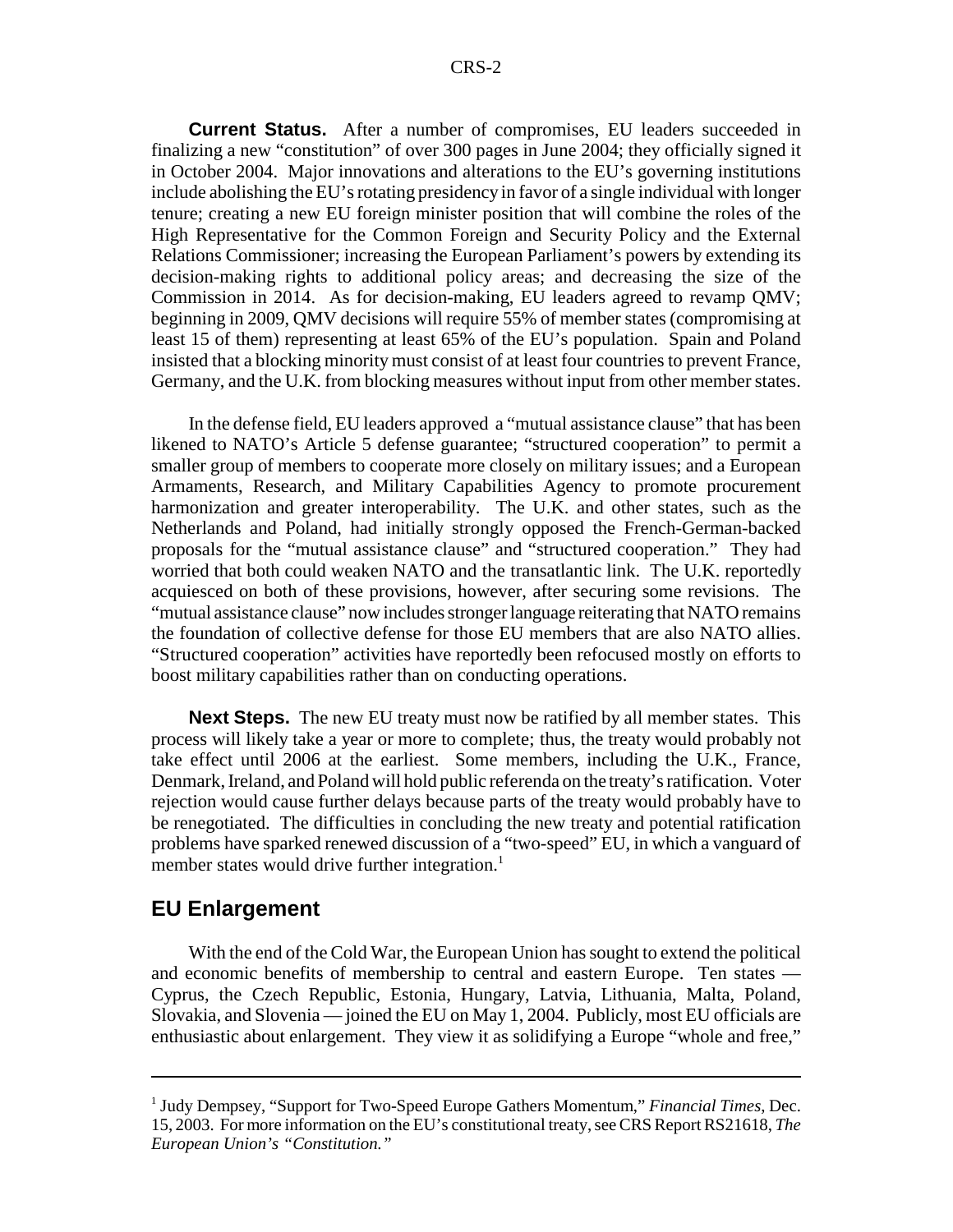claim it will further open markets in the east, and hope that ongoing growth in eastern Europe will help jumpstart economic growth in the west. Others note that the enlarged EU still faces several challenges as it seeks to integrate the 10 new members, whose combined economic weight remains relatively small. Many new members need to complete reforms in areas ranging from food safety to public administration. Enlargement will necessitate a redirection of structural funds for development projects within the EU from older members, such as Spain and Italy, to newer and more needy countries like Poland. It will also be several years before most new EU members are deemed ready to join the EU's open borders system or the EU's single currency, the euro.

Bulgaria and Romania concluded accession negotiations in December 2004 and hope to be able to join the EU in 2007. Also in December 2004, the EU announced it would begin accession talks with Turkey in October 2005, provided that Turkey continues to make progress on democratic and human rights reforms and extends its customs union to the EU's 10 new members, including Cyprus. Turkey's membership talks are likely to take at least a decade to complete; the EU asserts that the "shared objective of the negotiations is accession" but has cautioned that it is an "open-ended process, the outcome of which cannot be guaranteed." All of the western Balkan states also harbor EU aspirations in the longer term. In June 2004, the EU named Croatia as another candidate and hopes to begin accession talks with Croatia as soon as Croatia is deemed in full compliance with the International Criminal Tribunal for Yugoslavia. Macedonia submitted its membership application in March  $2004<sup>2</sup>$ .

#### **A New European Parliament and European Commission**

Elections for a new European Parliament (EP) with 732 members were held on June 10-13, 2004. The EP has seven political groups, which are based on ideology rather than nationality or political party, plus some "non-attached" members. The center-right European People's Party retained its position as the largest political group in the EP. Voter turnout, however, was very low throughout the newly enlarged EU (just over 45%), and euro-skeptic parties made significant gains, especially in the U.K. In July 2004, the EP elected a Spanish socialist, Josep Borrell, as EP President for the next 30 months.

A new European Commission also took office in 2004 amid considerable controversy. After a contentious debate, member states in June 2004 named former Portuguese Prime Minister José Manuel Durão Barroso as the successor to outgoing Commission president Romano Prodi. The other Commissioners were nominated by the member states; all of them, including Barroso, were subject to approval of the European Parliament, which has the power to accept or reject a newly-proposed Commission as a whole. In October 2004, some Members of the EP threatened to veto the new Commission because they objected to its proposed composition. Barroso was forced to revamp his team in order to ensure parliamentary approval. The new Commission took office on November 22, three weeks after it was originally scheduled to have started work; it has one Commissioner from each of the EU's 25 member states.

<sup>2</sup> For more information, see CRS Report RS21344, *European Union Enlargement*.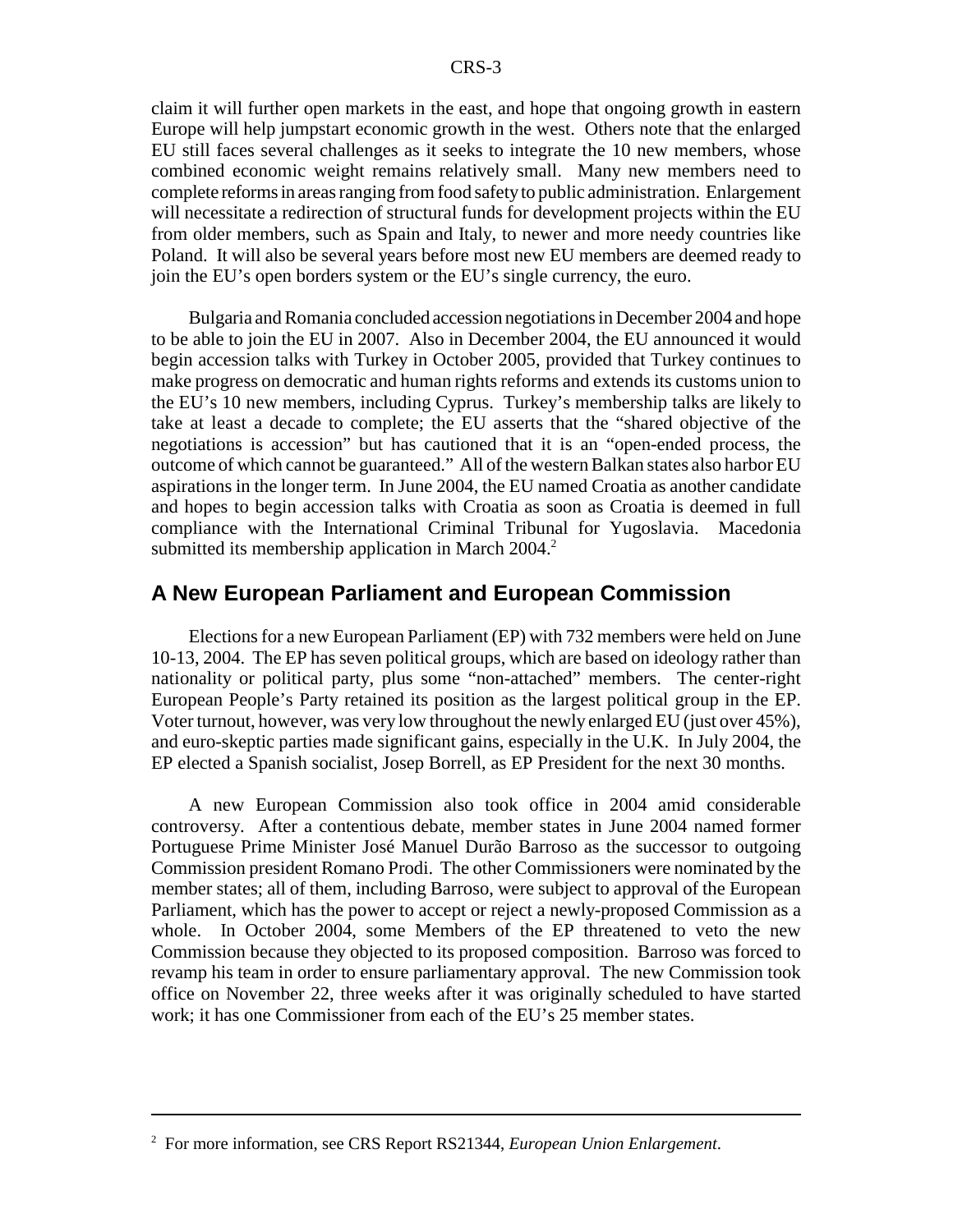#### **Evolving EU Foreign and Defense Policies**

**The New EU Security Strategy.** Over the past decade, the EU has sought to forge a Common Foreign and Security Policy (CFSP) to help boost its weight in world affairs and match its growing economic clout. As part of this process, EU foreign ministers in May 2003 tasked the EU's High Representative for CFSP, Javier Solana, with developing an EU security strategy to identify common security interests and joint policy responses. Some member states had resisted setting out a common EU strategy for years, fearing it could constrain their national policies; but observers suggest that the internal EU rift over Iraq gave impetus to this project as a way to help avoid similar internecine disputes in the future. In December 2003, the EU approved the final version of its firstever security strategy, "A Secure Europe in a Better World." It outlines five key global threats confronting the EU — terrorism, weapons proliferation, regional conflicts, failed states, and organized crime — and a range of tools, primarily diplomatic and economic, for tackling them. In particular, it emphasizes the importance of conflict prevention and multilateral solutions. The security strategy also calls on the EU to promote stability in the European "neighborhood," which includes the Balkans and the EU's new eastern border after enlargement, as well as the southern Mediterranean and the Middle East.

Some commentators have criticized the EU's security strategy as being too vague and lacking in detail. EU officials counter that it merely represents the first step in developing a more comprehensive security strategy and that work will now begin on specific policies for implementation. Others contend that the new security strategy is weak because it does not clearly identify the possible use of force as an option for confronting threats posed by terrorism or weapons of mass destruction (WMD). EU leaders dismiss this criticism, however, pointing out that the security strategy acknowledges that military means may be needed to deal with certain threats.<sup>3</sup>

**Countering WMD.** Following the war with Iraq, the EU adopted a common policy on WMD in June 2003. The EU's "Declaration on Non Proliferation of Weapons of Mass Destruction" recognizes WMD proliferation as a growing international threat, and the risk that terrorists may acquire WMD. The Declaration sets out a range of diplomatic tools for tackling WMD proliferation, including strengthening multilateral forums such as the International Atomic Energy Agency (IAEA), and improving export controls. However, this WMD policy also sanctions the use of "coercive measures" as a last resort. In December 2003, the EU approved a "Strategy Against Proliferation of Weapons of Mass Destruction" that further elaborates on the June Declaration. These WMD documents are separate from the EU's overarching security strategy, but are viewed as implementing mechanisms for the portions of the security strategy related to WMD.<sup>4</sup>

<sup>3</sup> Borut Grgic, "A Strategy with No Muscle," *International Herald Tribune*, Dec. 13, 2003. For the text of the EU security strategy, see [http://ue.eu.int/uedocs/cmsUpload/78367.pdf].

<sup>4</sup> For the text of the June 2003 *Declaration on Non Proliferation of Weapons of Mass Destruction* see Annex II in the Thessaloniki Presidency Conclusions [http://ue.eu.int/ueDocs/cms\_Data/docs/ pressData/en/ec/76279.pdf]; the June 2003 Declaration was also accompanied by a set of Basic Principles and an Action Plan against WMD proliferation. For the text of the December 2003 *Strategy Against Proliferation of Weapons of Mass Destruction*, see [http://ue.eu.int/uedocs/cms Upload/st15708.en03.pdf].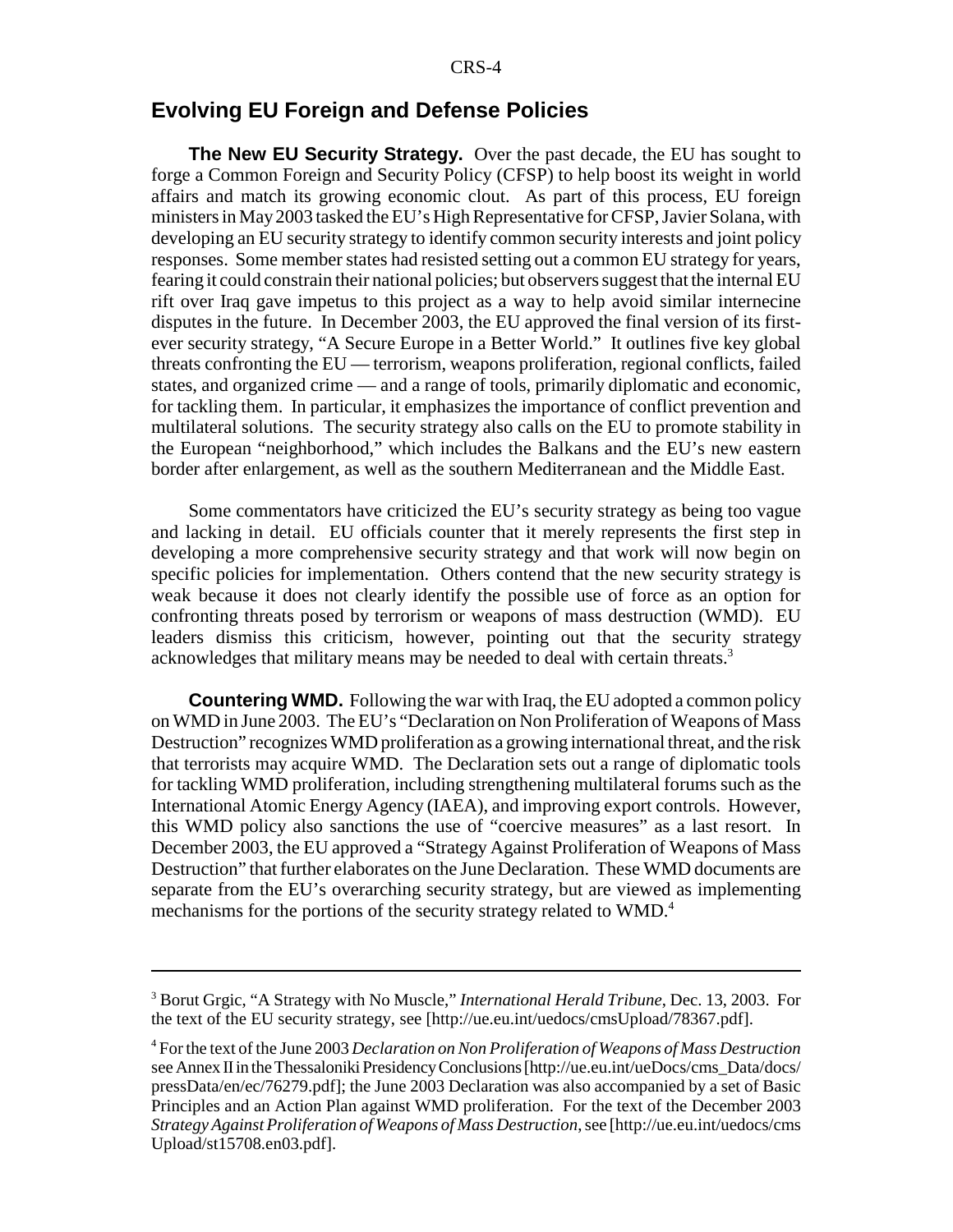**European Security and Defense Policy (ESDP) and EU-NATO Relations.** Since 1999, the EU has sought to develop a defense identity outside of NATO to provide a military backbone for CFSP and to give itself more options for dealing with international crises. This project, known as ESDP, has led to the creation of a 60,000 strong rapid reaction force, three defense decision-making bodies, and ties to NATO intended to ensure close links between the two organizations and prevent a wasteful duplication of NATO resources or structures. The EU insists that ESDP is not aimed at usurping NATO's collective defense role and most EU NATO allies, led by the U.K., say that EU efforts to enhance military capabilities should complement those of the Alliance.

As part of ongoing efforts to further develop ESDP, the EU adopted in December 2003 a new agreement on enhancing the EU's military planning capabilities. This agreement represents a compromise negotiated by the U.K., France, and Germany, and stems from the desire of France and some other countries to forge a more autonomous European defense arm. The compromise entails:

- ! Establishing a British-proposed EU planning cell at NATO headquarters (SHAPE) to help coordinate "Berlin Plus" missions, or those EU missions conducted using NATO assets.
- Adding a new, small cell with the capacity for operational planning to the existing EU Military Staff — which currently provides early warning and strategic planning — to conduct possible EU missions without recourse to NATO assets.
- Inviting NATO to station liaison officers at the EU Military Staff to help ensure transparency and close coordination between NATO and the EU.

Some observers criticize the British for agreeing to this deal, accusing U.K. Prime Minister Blair of bowing to French demands for a more independent ESDP to help burnish his European credentials following the rift with Paris and Berlin over Iraq. U.K. officials are keen to point out that the deal considerably scales back the original April 2003 proposal by France, Germany, Belgium, and Luxembourg to create a European military headquarters, planning staff, and armaments agency. They claim that language in the agreement reaffirms NATO as Europe's preeminent security organization, and stress that the EU cell will "not be a standing headquarters." Although Washington grudgingly approved this compromise, some U.S. officials still fear that the new EU planning cell of 20 to 30 officers may be the first step in driving the transatlantic alliance apart. They believe this small cell will grow over time into a larger staff, which could duplicate NATO structures.<sup>5</sup> The EU is working to implement its new planning cell and is collaborating with NATO to establish the EU cell at SHAPE and to finalize the NATO liaison arrangements.

In 2004, the EU also agreed to enhance its rapid reaction capabilities by creating 13 battle groups — of 1,500 troops each — able to deploy to trouble spots, especially in Africa, within 15 days. The EU has set 2007 as the deadline for these battle groups to be fully operational. They will likely be employed mostly as spearhead forces that would seek to "prepare the ground" for larger, follow-on peacekeeping operations.

<sup>&</sup>lt;sup>5</sup> "Straw Defends Joint Euro Force," BBC News, Nov. 29, 2003; Judy Dempsey, "NATO Split over Separate Brussels Military Planning Unit," *Financial Times*, Dec. 1, 2003.